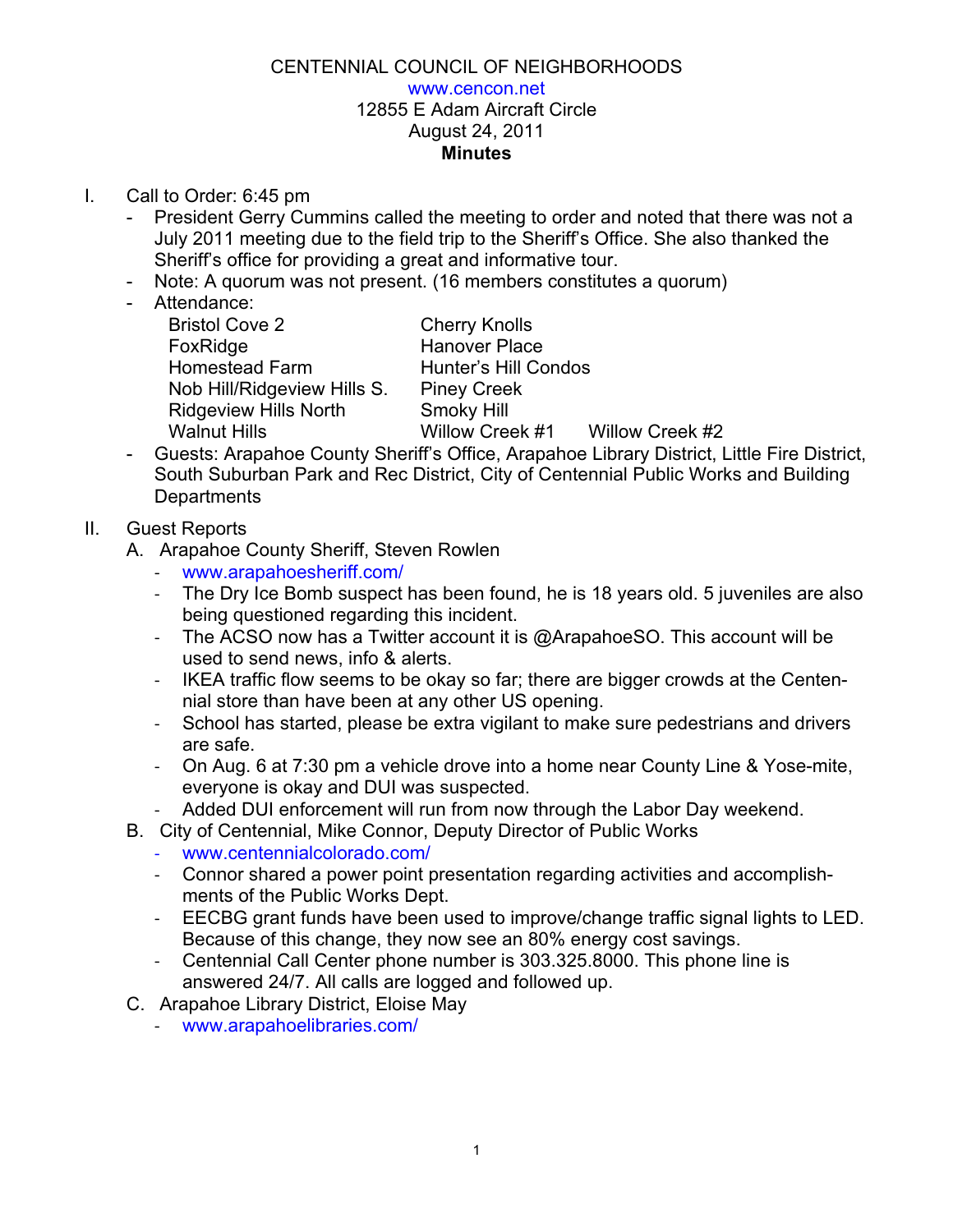- The annual used book sale at Kolbel Library will be Sept.  $8 11$ . They're still in need of volunteers for this event. On Thurs., Sept. 8 the hours are 9am -8:30pm, Fri. & Sat., 9am - 4:30pm; Sun., 1 - 4:30pm. Funds from this sale are used to provide programs such as the Summer Reading program. Volunteers are still needed for all shifts. Please call Louise Richey at 303-792-8951 if you are interested in volunteering for this fun event.
- ! 'Ask a Librarian' has now added texting as a way to contact a Librarian. There is a 'Stump a Librarian' contest going on right now. Check your local library for details.
- ! The 'Answer Squad' has also been added to provide more help for patrons. De-
- ! The District's budget planned in advance for a 20% drop in revenues due to clining property values but only a 10% drop was realized. The District continues to save funds for the 'bad' revenue years.
- Sept. is Celebration of the Arts month. The ALD will feature art-related pro- grams, including a reading program with Ringling Bros. and Barnum & Bailey, as well as photography classes, theatrical performances, art projects for kids, and a culturalarts family scavenger hunt.
- D. Fire Districts, Littleton Battalion Chief Ray Rahne
	- www.cfpd.org, www.littletongov.org/fire, www.southmetro.org
	- ! July was a busy month due to lightening strikes and fireworks
	- ! September 18 and October 8 South Metro is offering CPR classes
	- ! Due to school starting all Fire Districts have included special Pedestrian/Bike safety info on their websites.
- E. South Suburban Park and Rec. District, Teresa Cope, 303.483.7013
	- www.sspr.com
	- ! New to the district is a Fitness Fun Van, a mobile playground that can be scheduled for parks & schools. Details for scheduling other venues are still being worked out.
	- ! Kids can golf for free on Sat. & Sun. evenings, see website for details.
	- ! The District has a volunteer public art committee and they have organized a public art display that has debuted at Goodson Rec Center. The art work has been donated for this display for one year.
	- The annual Puppy Paddle will be Sept. 10 at Holly Pool, \$6 admission for early registration or \$7 registration at the event.
	- Nordic walking classes are now being offered.
	- ! The 'Touch a Truck' event will be a FREE event on Sept. 24 & Oct. 2 at the Ice Arena on Peoria St., south of Arapahoe Rd. This is an opportunity to see many different kinds of large trucks...even a Zamboni.
- F. City of Centennial, Tom Pitchford, Chief Building Inspector
	- ! **Home Improvement Program**: Tom provided handouts and an overview of the new **HIP** that the city is offering to help make major home improvement (over \$10,000) easier through education. There is assistance and financial incentives to do your renovations through this program.
	- To find more information please call 303.754.3321 or visit www.centennialcolorado.com/index.aspx?nid=848.
- III. HOA Forum there were no items of discussion